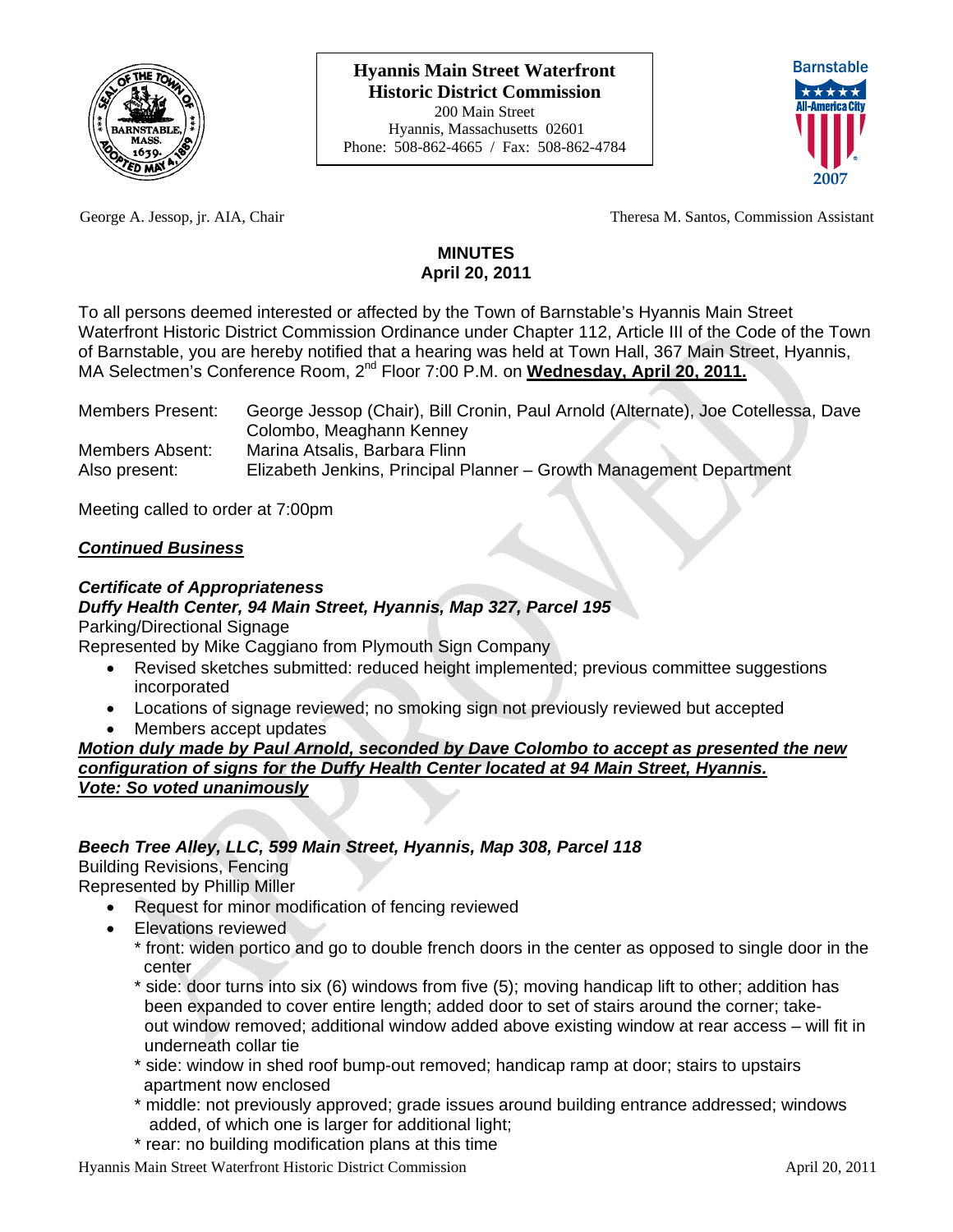- Fencing: proposing Azek fencing with traditional rail and New England baluster to enclose the tree
- Paint colors will all remained the same
- Applicant will return for signage
- Exterior doors: proposing Simpson wood door with a pre-finish, commercial grade and weight, panel at base; same style throughout building; raised plate at bottom, closed receptor at top; raised sill door for wheelchair safety access; door color will match trim

## *Motion duly made by Bill Cronin, seconded by Joe Cotellessa to approve the revisions as presented including the doors Vote: So voted unanimously*

## *New Business*

## *Certificate of Appropriateness*

#### *The Bluewater Grille, 213 Ocean Street, Hyannis, Map 326, Parcel 035 Represented by Mike Caggiano of Plymouth Sign; also present Tim Gaudette*  Replace Existing Signage

Represented by Mike Caggiano from Plymouth Sign Company, and Tim Gaudette

- Proposal reviewed; seeking to replace existing sign to increase visibility from multiple locations
- Letters will be dark blue with gold leaf lettering; sandblasted on cedar with grain look and recessed background, sample submitted
- Existing older signs removed
- Applicant would like to install sign over the entrance above the canopy, sizing within parameters of code, sign is intended to fit fascia – same materials as other proposed signs

#### *Motion duly made by Bill Cronin, seconded by Joe Cotellessa to approve the signage as submitted*

*Vote: So voted unanimously*

# *Review/Adopt Outdoor Dining Guidelines*

- Review provided by Elizabeth Jenkins
- Patios: uniformity among restaurants in regards to quality sturdy furniture
- Barriers: metal / wrought iron is preferred; goal is to state items that are encouraged and positive; looking for voluntary compliance; language change from 'style' to 'architecture of the building façade and the style of the outdoor furniture' ; concerns about barriers and lack thereof where alcohol is served and required spacing for pedestrian traffic
- Umbrellas: need to be uniform and coordinated in appearance with quality materials of metal, aluminum, steel or wood; tilt top poles not permitted; minimum of 80" at all points
- Other elements: need to be of comparable material
- Landscaping: Commission requests Elizabeth to provide review of previous decisions for the Egg & I restaurant as several points approved have not been implemented properly; reference to concrete planters at Egg & I – all voids need to be filled and rubbed for aesthetic and safety concerns
- Goal is to ensure that all businesses are in compliance across the board
- Awnings and canopies: encouraged to provide shelter for pedestrians; should be fold-out; website addresses and phone numbers not permitted – encouraged for placement on doors; gable ended appropriate; a 'block' of awnings – should be consistent in design and material and compliment in color
- Purpose is to encourage consistent and enforceable issues; reference to BID guidelines
- These guidelines present a good exercise / tool for the Commission; going forward, Jenkins requests review of one element at each meeting; updating existing guidelines and ensuring conformance within the DIP (Design and Infrastructure Plan); understanding the difficulty with enforcement and need for consistency